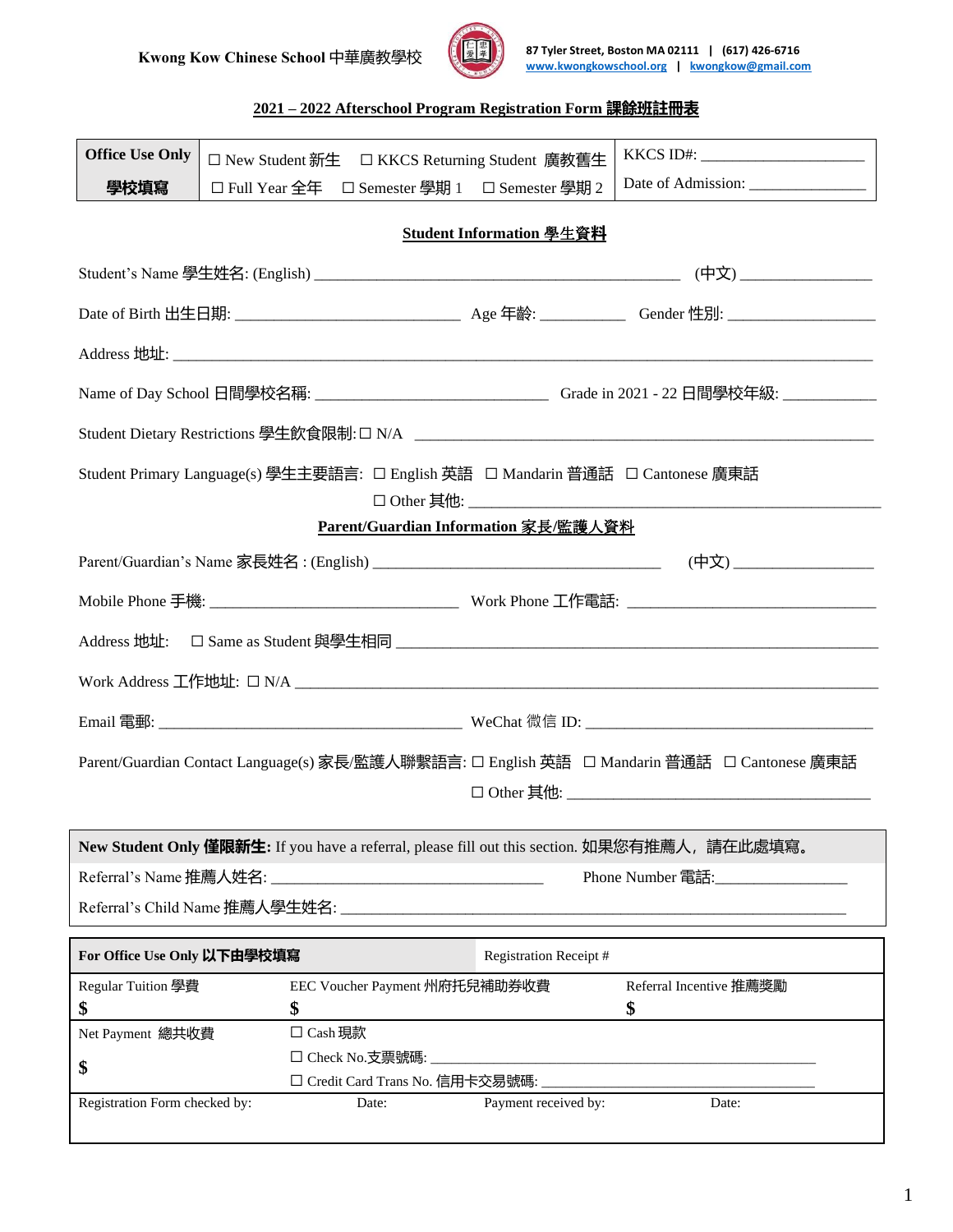## **Parent/Guardian Permission** 家長**/**監護人同意書

As a parent or legal guardian, I give permission for the registrant to participate in all on site activities conducted by Kwong Kow Chinese School. I understand and agree to abide by all Kwong Kow Chinese School policies and regulations. I hereby release and discharge the Kwong Kow Chinese School and its officers, employees, agents, and volunteers from any and all claims for accidents during the program.

作為家長及監護人,本人同意我的孩子參與廣教學校的編排課程。我理解與同意遵守學校制訂的規章。若發 生意外事故,本人不歸咎廣教學校,校方員工不須負任何法律責任。

I agree to assume full responsibility for any damage caused by my child to the school or public property. 若我的孩子毀壞學校的設施或公物,本人願意負責賠償。

As a parent or legal guardian, I authorize the use of pictures, images and likeness for reasonable use and incorporation by Kwong Kow Chinese School for informational and media use in connection with the Kwong Kow Chinese School website and media outreach to the general public.

作為家長及監護人,我同意並授權廣教學校將我的孩子的照片及影像發佈在校刊、網站、廣告和宣傳材料上。

Tuition is non-refundable unless there is an unexpected and unavoidable circumstance. Kwong Kow Chinese School has the authority to make the final decision.

本人理解已繳學費一律不得退回,除非有突發又無可避免的特殊情況。中華廣教學校擁有最終決定權

KKCS Parent Handbook 中華廣教學校家長手冊[: https://www.kwongkowschool.org/handbook](https://www.kwongkowschool.org/handbook)

KKCS WeChat ID: kkcs6174266716





Parent/Guardian Signature 家長/監護人簽名: **\_\_\_\_\_\_\_\_\_\_\_\_\_\_\_\_\_\_\_\_\_\_\_\_\_\_\_\_\_\_\_\_** Date 日期: \_\_\_\_\_\_\_\_\_\_\_\_\_\_\_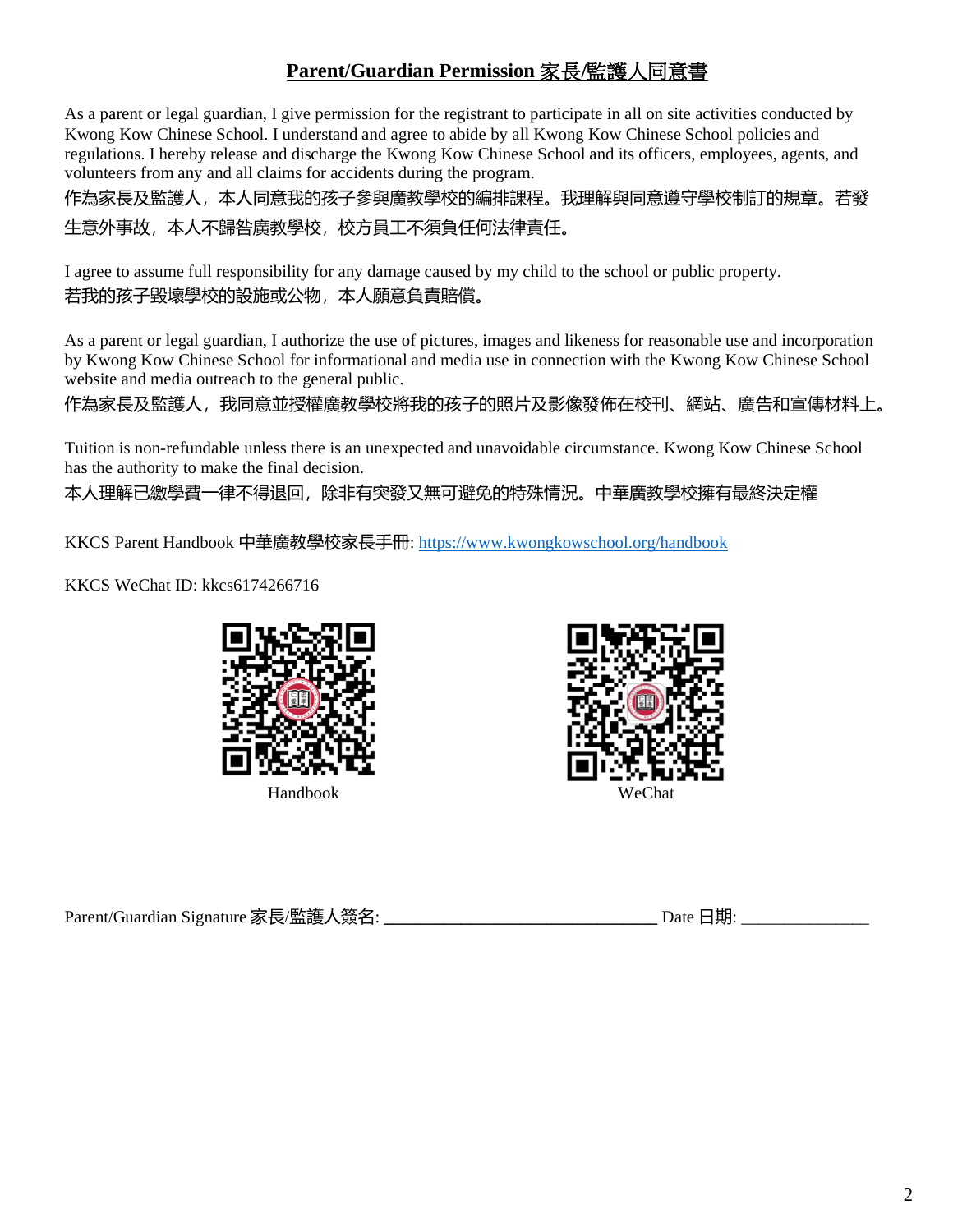## **Health Records 健康記錄**

I certify that documentation of physical examination and immunizations in accordance with public school health requirements and lead poisoning screening in accordance with public school health requirements are on file at my child's school.

## 我的孩子根據公立學校的健康要求進行了體檢,免疫接種,並根據公立學校的健康要求進行鉛毒篩查。我在 此保證這些文件都記錄存檔在我孩子的學校裡。

Parent/Guardian Signature 家長/監護人簽名: **\_\_\_\_\_\_\_\_\_\_\_\_\_\_\_\_\_\_\_\_\_\_\_\_\_\_\_\_\_\_\_\_** Date 日期: \_\_\_\_\_\_\_\_\_\_\_\_\_\_\_

### **Off-Site Activities Permission** 校外活動許可

I hereby give permission for my child to participate in the afterschool program off-site activities conducted by Kwong Kow Chinese School at the following locations. I give consent to my children to use hand sanitizer outdoor with the supervision under school staffs.

## 本人在此同意我的孩子參與中華廣教學校課餘班在下列地點進行的戶外課程及活動。本人同意我的孩子在學 校工作人員的監督下在戶外使用洗手液。

| □ Yes 是 □ No 是 | Walking around the school and neighborhood 在學校附近活動                 |  |  |
|----------------|--------------------------------------------------------------------|--|--|
| □ Yes 是 □ No 是 | Activity in the park and playground below 下列公園和遊樂場進行活動             |  |  |
|                | <b>Elliot Norton Park:</b><br>Tremont/Charles St, Boston, MA 02116 |  |  |
|                | 110 Tyler St, Boston, MA 02111<br>$\bullet$ Tai Tung Park:         |  |  |
|                | 174 Harrison Ave, Boston, MA 02111<br>Jaharis Courtyard:           |  |  |
|                | Hudson Street Stoop:<br>66 Hudson St, Boston, MA 02111             |  |  |

- Boston Common Field: 139 Tremont St, Boston, MA 02108
- Peters Park: 230 Shawmut Ave, Boston, MA 02118

Parent/Guardian Signature 家長/監護人簽名: \_\_\_\_\_\_\_\_\_\_\_\_\_\_\_\_\_\_\_\_\_\_\_\_\_\_\_\_\_\_\_\_ Date 日期: \_\_\_\_\_\_\_\_\_\_\_\_\_\_\_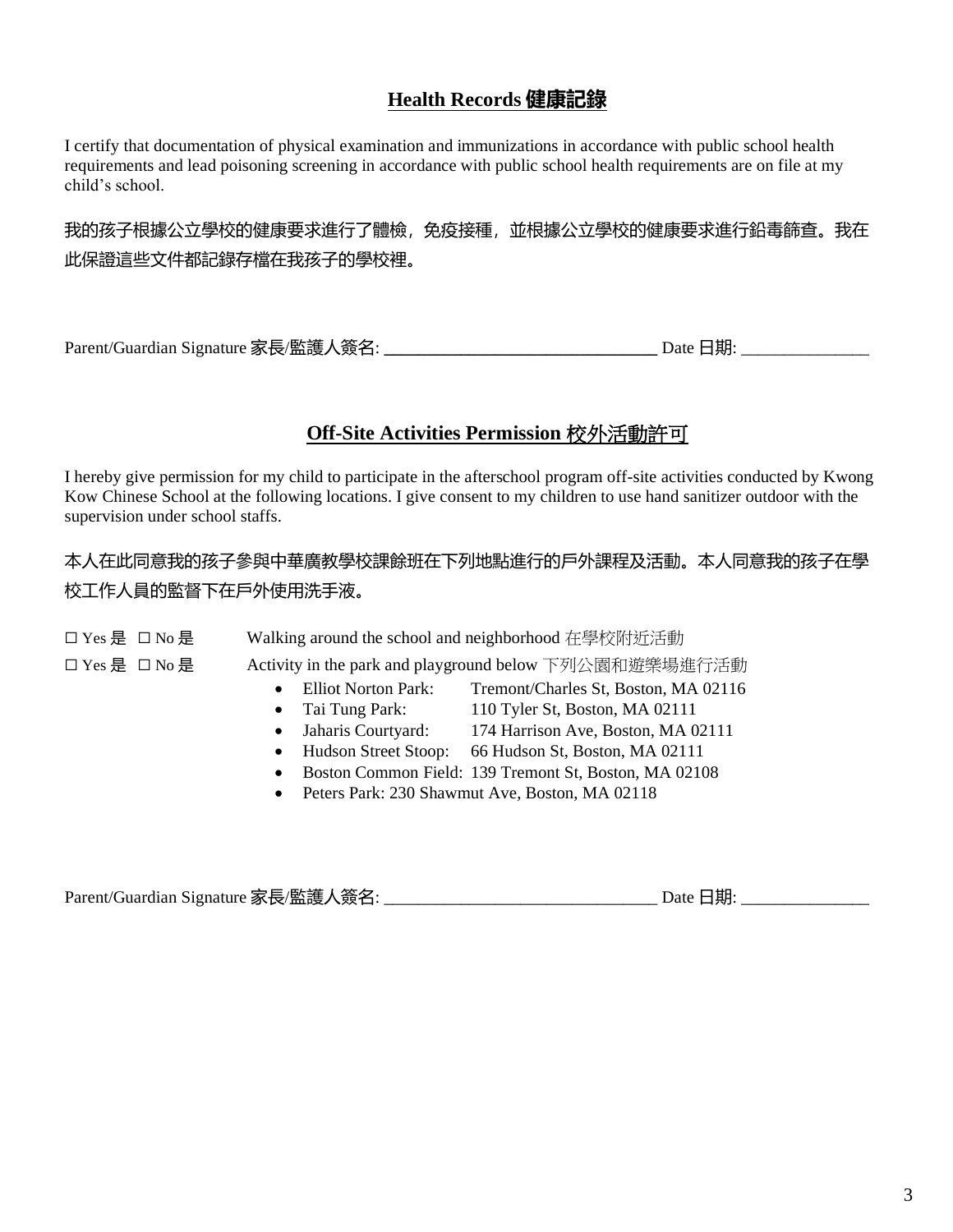### **STUDENT TRANSPORTATION PLAN AND AUTHORIZATION 學生接送計劃與授權書**

 Program Name: Kwong Kow Chinese School 中華廣教學校 Address: 87 Tyler Street, Boston, MA 02111

#### **My child will arrive at the program by means of 我的子女到廣教學校方式:**

□ parent drop-off 由家長送到校

□ supervised walk from their school 學校員工陪同學生從公立學校步行到校

□ unsupervised walk (must be age 12 or older) 學生自行到校(須 12 歲或以上)

 (Please complete and sign the Parent Consent Form 請家長填寫及簽署同意書) ☐ other means 其他方法 (Please describe 請說明: **\_\_\_\_\_\_\_\_\_\_\_\_\_\_\_\_\_\_\_\_\_\_\_\_\_\_\_** )

#### **My child will depart from the program by means of 我的子女離開廣教學校方式:**

#### □ parent pick-up 由家長接放學

☐ unsupervised walk (must be age 12 or older) 學生自行離校(須 12 歲以上)

(Please complete and sign the Parent Consent Form 請家長填寫及簽署同意書)

□ pick-up by authorized person listed below 由下列授權人士接放學

| I give permission to the following people to drop off/pick up my child at the beginning/end of the day. |                                             |                                    |  |  |  |
|---------------------------------------------------------------------------------------------------------|---------------------------------------------|------------------------------------|--|--|--|
| These people may be asked to show proof of identification (government issued picture ID).               |                                             |                                    |  |  |  |
| 本人允許下列人士為我接送我的子女。 這些人可能被要求出示身份證明。                                                                       |                                             |                                    |  |  |  |
|                                                                                                         | Name 姓名 1: The Phone 電話:                    | Relationship 關係: ________________  |  |  |  |
|                                                                                                         | Name 姓名 2:<br>Phone 電話: <u>2000 marting</u> | Relationship 關係: _________________ |  |  |  |

KKCS requires that transportation requests be stated in writing and maintained in the student's file. I understand that unless the school is otherwise notified in writing, the plan detailed above will be implemented. 如以上接送計畫有所更改,家長必須以書面通知學校。

| Parent/Guardian Signature 家長/監護人簽名: | Date 日期. |
|-------------------------------------|----------|
|                                     |          |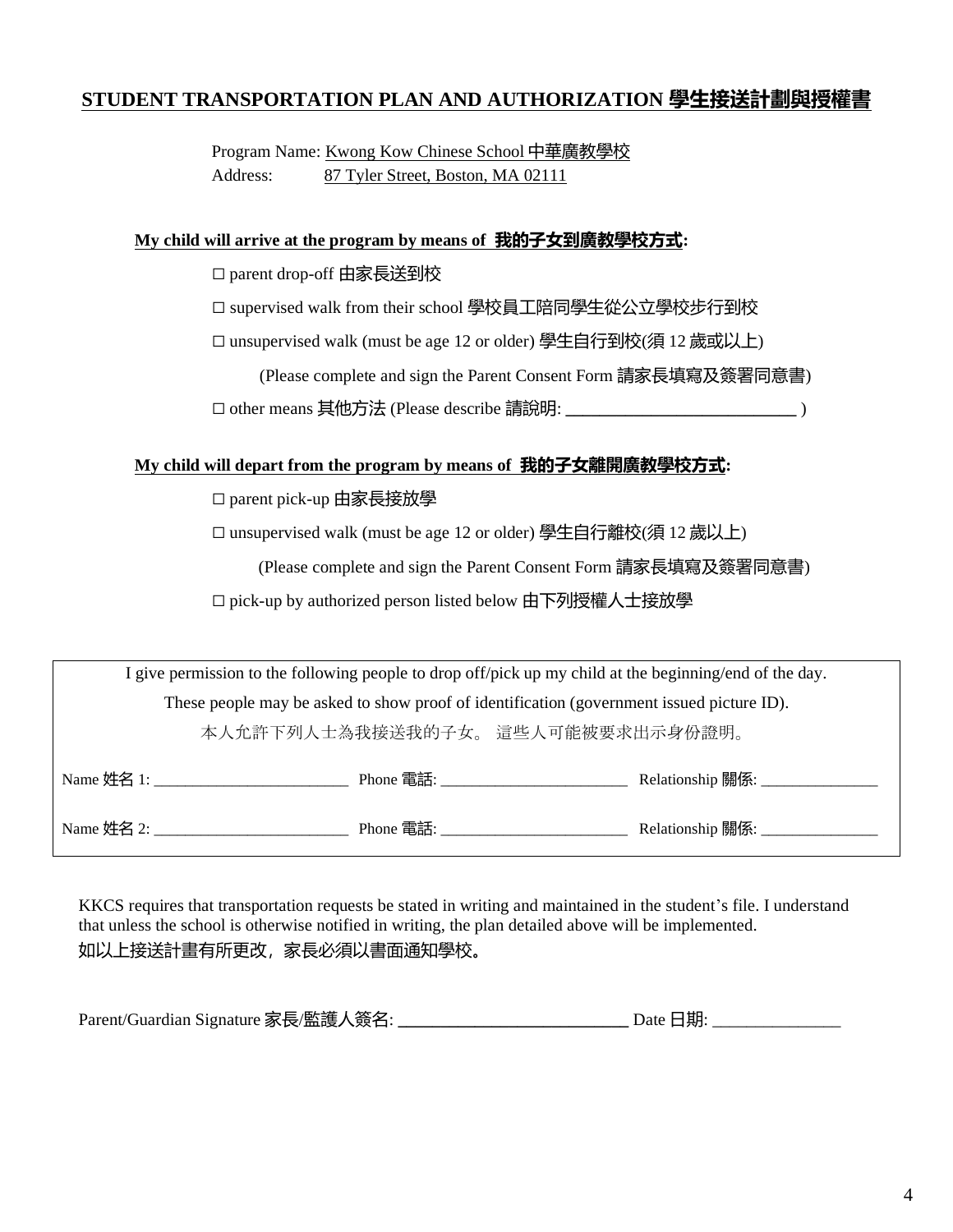# **CONSENT FOR CHILD TO ARRIVE / LEAVE THE PROGRAM 學生自行到校或離校同意書**

### **Sign only if you selected to let student (unsupervised walk to arrive/depart) from the program 僅在您選擇讓(學生自行到校/離校)時簽名 (MUST BE AGE 12 OR OLDER 學生年齡要滿十二歲)**

I authorize my child to 本人允許我的子女:

□ Walk to the program alone 自行到校

☐ Walk home from the program alone 自行離校

This permission is in effect 批准有效期:

from 同意開始日期: **\_\_\_\_\_\_\_\_\_\_\_\_\_\_\_\_\_\_\_\_\_\_\_\_\_\_** to 同意結束日期: **\_\_\_\_\_\_\_\_\_\_\_\_\_\_\_\_\_\_\_\_\_\_\_\_\_\_\_**

I understand that the program has the right to rescind the above privilege if my child's behavior warrants the limitation. 本人明白學校有權因為我的子女行為不當而解除其自行特權。

I recognize that my child will not be supervised by school staff while he/she is arriving at the program and/or leaving from the program. 本人清楚學校員工不會監管我的子女到校或離校當中情况。

I understand I am responsible for my child while he/she is not in the program. 本人明白我必須要對我的子女在校外的一切負責。

Parent/Guardian Signature 家長/監護人簽名: **\_\_\_\_\_\_\_\_\_\_\_\_\_\_\_\_\_\_\_\_\_\_\_\_\_\_** Date 日期: \_\_\_\_\_\_\_\_\_\_\_\_\_\_\_\_\_\_\_